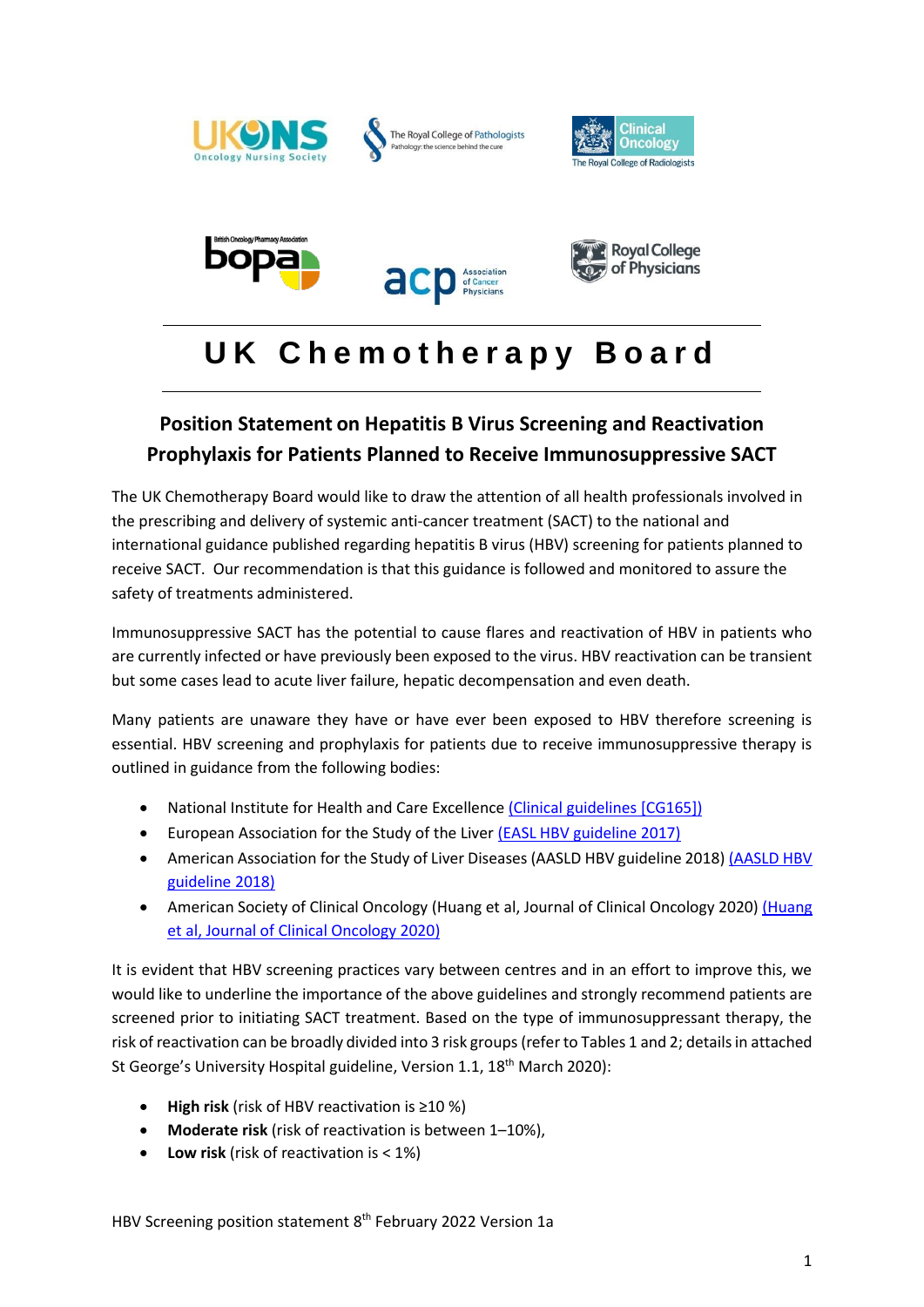We would like to highlight the following points taken from the international and national guidelines above:

- 1. All patients requiring SACT (excluding hormonal treatment) should be screened for HBV prior to commencing treatment by testing:
	- a. Hepatitis B surface antigen (HBsAg)
	- b. Hepatitis B core antibody (HBcAb)
- 2. The risk of hepatitis B reactivation should then be assessed by reviewing both the HBsAg and HBcAb status and the treatment regimen under consideration. The risk of HBV reactivation increases when a combination of immunosuppressant therapy is used. The patient's full medical history and current and past drug history must be considered when assessing risk.
- 3. All HBsAg-positive patients should be urgently referred to a hepatology specialist for further assessment and diagnosis of the phase of HBV infection. All these patients should start HBV prophylaxis prior to starting SACT.
- 4. Antiviral prophylaxis is given in the form of tenofovir or entecavir as these have a high barrier to HBV resistance. Prescribing of antivirals should be discussed with local hepatologists. For HBsAg positive patients, continue treatment for the duration of immunosuppressive SACT and at least 12 months after, except for B cell depleting agents which should continue for at least 18 months after- discontinuation of prophylaxis in this group must be guided by a hepatology specialist.
- 5. HBsAg negative, HBcAb positive patients are also at risk of HBV reactivation and HBV DNA levels should be measured. These patients should also be referred to a hepatology specialist and commence antiviral prophylaxis if receiving SACT associated with a high risk of HBV reactivation.
- 6. For moderate or low risk category patients, HBsAg, HBV DNA and ALT monitoring can be considered (rather than antiviral prophylaxis). However, if there are concerns regarding compliance with monitoring requirements, if the prescribing service is unable to provide monitoring or if there is an unknown risk of HBV reactivation for new immunosuppressant agents, antiviral prophylaxis is recommended. Duration of antiviral prophylaxis after treatment cessation is generally 12 months and should be guided by a hepatology specialist.
- 7. Although the risk of HBV reactivation associated with immune checkpoint inhibitors (ICI) is unclear, there have been case reports of HBV reactivation in ICI treated patients. These patients may also require high dose corticosteroids (prednisolone>20mg OD for >4weeks) if they develop immune related side effects which is associated with a moderate to high risk of HBV reactivation. Therefore, HBV positive patients due to commence ICI should also be commenced on antiviral prophylaxis.

All oncology departments should ensure consultants, trainees, pharmacists chemotherapy nurses and specialists nurses are aware of guidance on HBV screening for patients commencing SACT. Local guidelines with regular audit reviews should be in place to support this activity.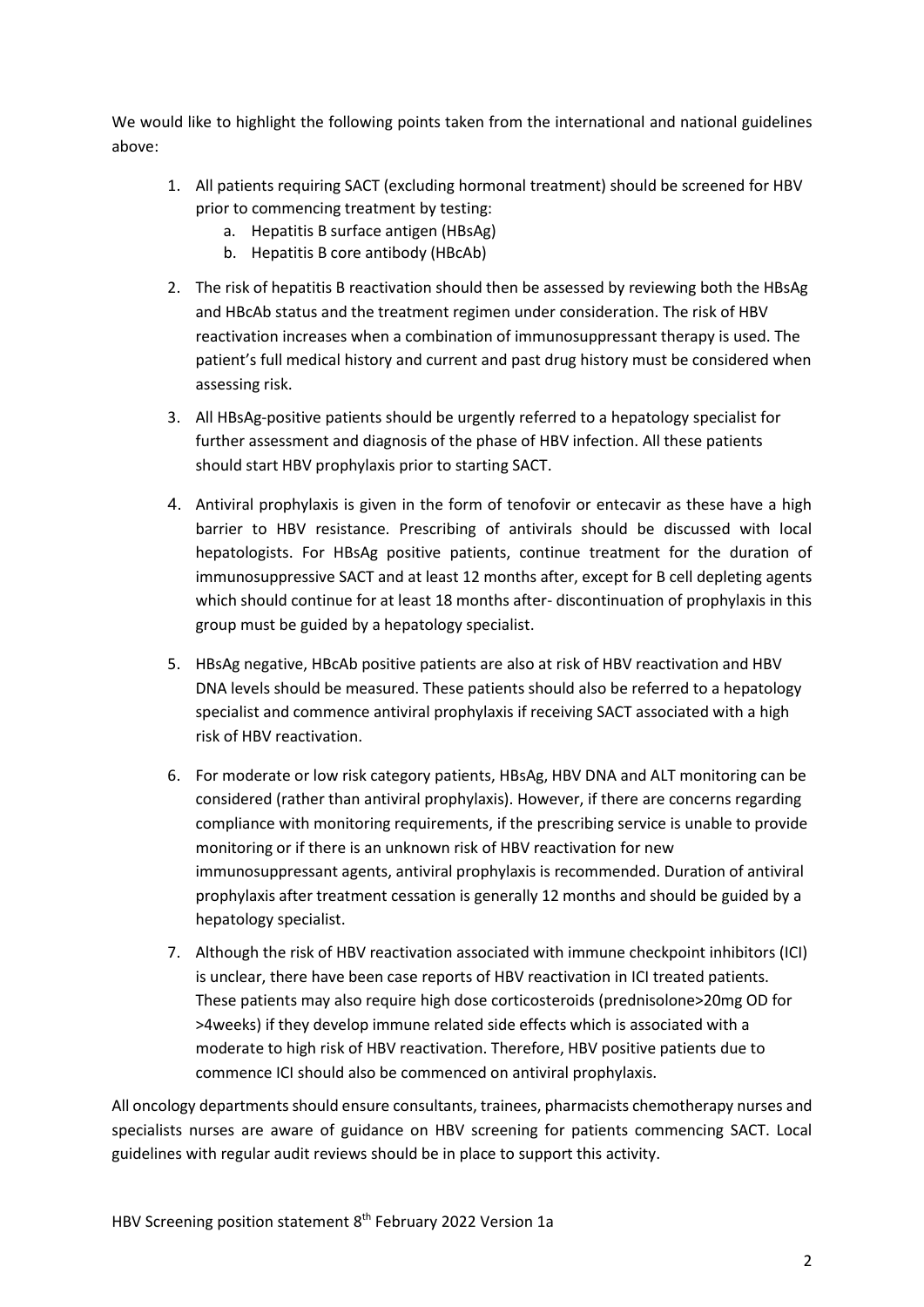## **Table 1: Immunosuppressive therapy risk groups for HBsAg positive patients**

*Reproduced and amended with permission from St George's University Hospitals Hepatitis B Reactivation Policy Version 1.1, 18th March 2020. This is an example list and will not include all treatments used in practice.*

| <b>Risk of reactivation</b> | Immunosuppressive therapy                                                                                                                    | <b>Prophylaxis</b>                                       |
|-----------------------------|----------------------------------------------------------------------------------------------------------------------------------------------|----------------------------------------------------------|
|                             |                                                                                                                                              |                                                          |
| <b>High risk</b>            | B-cell depleting agents including; rituximab, ocrelizumab,<br>epratuzumab, ofatumumab, ibritumomab.                                          | Anti-viral prophylaxis<br>with tenofovir or              |
|                             | Bone marrow transplant, Haemopoietic stem cell transplant or<br>Solid organ transplant                                                       | entecavir                                                |
|                             | High risk cytokine modulators;                                                                                                               |                                                          |
|                             | Ustekinumab and                                                                                                                              |                                                          |
|                             | JAK inhibitors including; baricitinib, tofacitinib.                                                                                          |                                                          |
|                             | More potent TNF-α inhibitors including; infliximab, adalimumab,<br>certolizumab, golimumab.                                                  |                                                          |
|                             | High-dose corticosteroids (prednisolone>20mg OD for >4weeks).                                                                                |                                                          |
|                             | Anthracyclines including; doxorubicin, epirubicin.                                                                                           |                                                          |
|                             | Local therapy for HCC including; TACE.                                                                                                       |                                                          |
|                             | Immunomodulatory drugs (IMiDs) such as lenolidamide                                                                                          |                                                          |
| <b>Moderate risk</b>        | Systemic chemotherapy                                                                                                                        | Anti-viral prophylaxis                                   |
|                             | Cladribine                                                                                                                                   | with tenofovir or<br>entecavir                           |
|                             | Moderate risk cytokine modulators; abatacept, ixekizumab,<br>mogamulizumab, natalizumab, sarilumab, secukinumab,<br>tocilizumab, vedolizumab |                                                          |
|                             | Less potent $TNF-\alpha$ inhibitors including; etanercept.                                                                                   |                                                          |
|                             | Immunophilin inhibitors including; cyclosporine.                                                                                             |                                                          |
|                             | Tyrosine-kinase inhibitors including; imantnib, nilotinib.                                                                                   |                                                          |
|                             | Proteasome inhibitors such as; bortezomib.                                                                                                   |                                                          |
|                             | Moderate-dose corticosteroids (prednisolone 10mg OD for >4<br>weeks).                                                                        |                                                          |
| Low risk                    | Antimetabolites including; azathioprine, 6-mercaptopurine,<br>methotrexate.                                                                  | Anti-viral prophylaxis<br>with tenofovir or              |
|                             | Fingolimod                                                                                                                                   | entecavir                                                |
|                             | Short-term low dose corticosteroids.                                                                                                         | 0r                                                       |
|                             | Intra-articular steroid injections (extremely low risk).                                                                                     | Monitor HBsAg, HBV<br>DNA and ALT every 3<br>months      |
| Unknown risk                | Immune checkpoint inhibitors such as; anti-PD-L1 (e.g. nivolumab),<br>anti-PD-1 (e.g. pembrolizumab) and anti-CTLA4 (e.g. ipilimumab).       | Anti-viral prophylaxis<br>with tenofovir or<br>entecavir |
|                             |                                                                                                                                              | To prevent potential<br>treatment interruption           |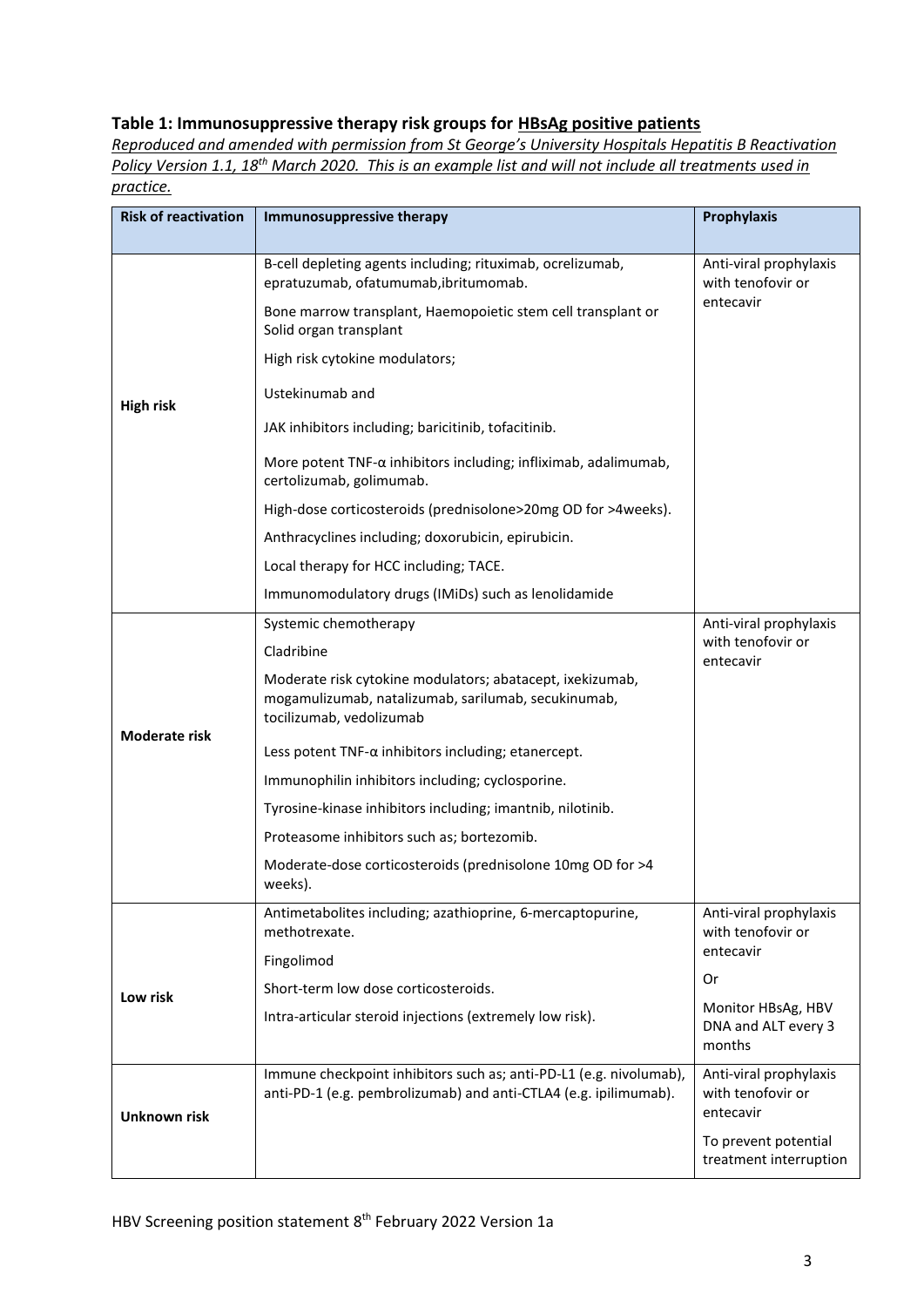### **Table 2: Immunosuppressive therapy risk groups for HBsAg negative, HBcAb positive patients**

*Reproduced and amended with permission from St George's University Hospitals Hepatitis B Reactivation Policy Version 1.1, 18th March 2020. This is an example list and will not include all treatments used in practice.*

| <b>Risk of</b>      | <b>Immunosuppressive therapy</b>                                                                                                               | Prophylaxis                                              |
|---------------------|------------------------------------------------------------------------------------------------------------------------------------------------|----------------------------------------------------------|
| reactivation        |                                                                                                                                                |                                                          |
| <b>High risk</b>    | B-cell depleting agents including; rituximab, ocrelizumab,                                                                                     | Anti-viral prophylaxis                                   |
|                     | epratuzumab, ofatumumab, alemtuzumab, ibritumomab.                                                                                             | with tenofovir or                                        |
|                     | Bone marrow transplant, Haemopoietic stem cell transplant or<br>Solid organ transplant.                                                        | entecavir                                                |
|                     | Immunomodulatory drugs (IMiDs); lenalidomide, pomalidomide,<br>thalidomide                                                                     |                                                          |
|                     | High-dose corticosteroids (prednisolone>20mg OD for >4weeks).<br>Anthracyclines including; doxorubicin, epirubicin.                            | Anti-viral prophylaxis<br>with tenofovir or              |
|                     | Local therapy for HCC including; TACE.                                                                                                         | entecavir                                                |
|                     | Systemic chemotherapy                                                                                                                          | Or                                                       |
| Moderate risk       | Cladribine                                                                                                                                     | *Monitor HBsAg, HBV<br>DNA and ALT every 3<br>months     |
|                     | Cytokine modulators; abatacept, , ixekizumab, mogamulizumab,<br>natalizumab, sarilumab, secukinumab, tocilizumab, ustekinumab,<br>vedolizumab, |                                                          |
|                     | TNF-α inhibitors including; infliximab, adalimumab, certolizumab,<br>etanercept, golimumab.                                                    |                                                          |
|                     | JAK inhibitors including; baricitinib, tofacitinib.                                                                                            |                                                          |
|                     | Immunophilin inhibitors including; cyclosporine.                                                                                               |                                                          |
|                     | Tyrosine-kinase inhibitors including; imatinib, nilotinib.                                                                                     |                                                          |
|                     | Proteasome inhibitors such as; bortezomib.                                                                                                     |                                                          |
|                     |                                                                                                                                                |                                                          |
| Low risk            | Moderate and low dose prednisone (10mg prednisolone OD for > 4<br>weeks or intra-articular steroid injections).                                | NA not required and<br>monitoring not                    |
|                     | Fingolimod                                                                                                                                     | mandatory                                                |
|                     | Antimetabolites including; azathioprine, 6-mercaptopurine,<br>methotrexate.                                                                    |                                                          |
|                     | Immune checkpoint inhibitors such as; anti-PD-L1 (e.g. nivolumab),<br>anti-PD-1 (e.g. pembrolizumab) and anti-CTLA4 (e.g. ipilimumab).         | Anti-viral prophylaxis<br>with tenofovir or<br>entecavir |
| <b>Unknown risk</b> |                                                                                                                                                | To prevent potential<br>interruption of<br>treatment.    |